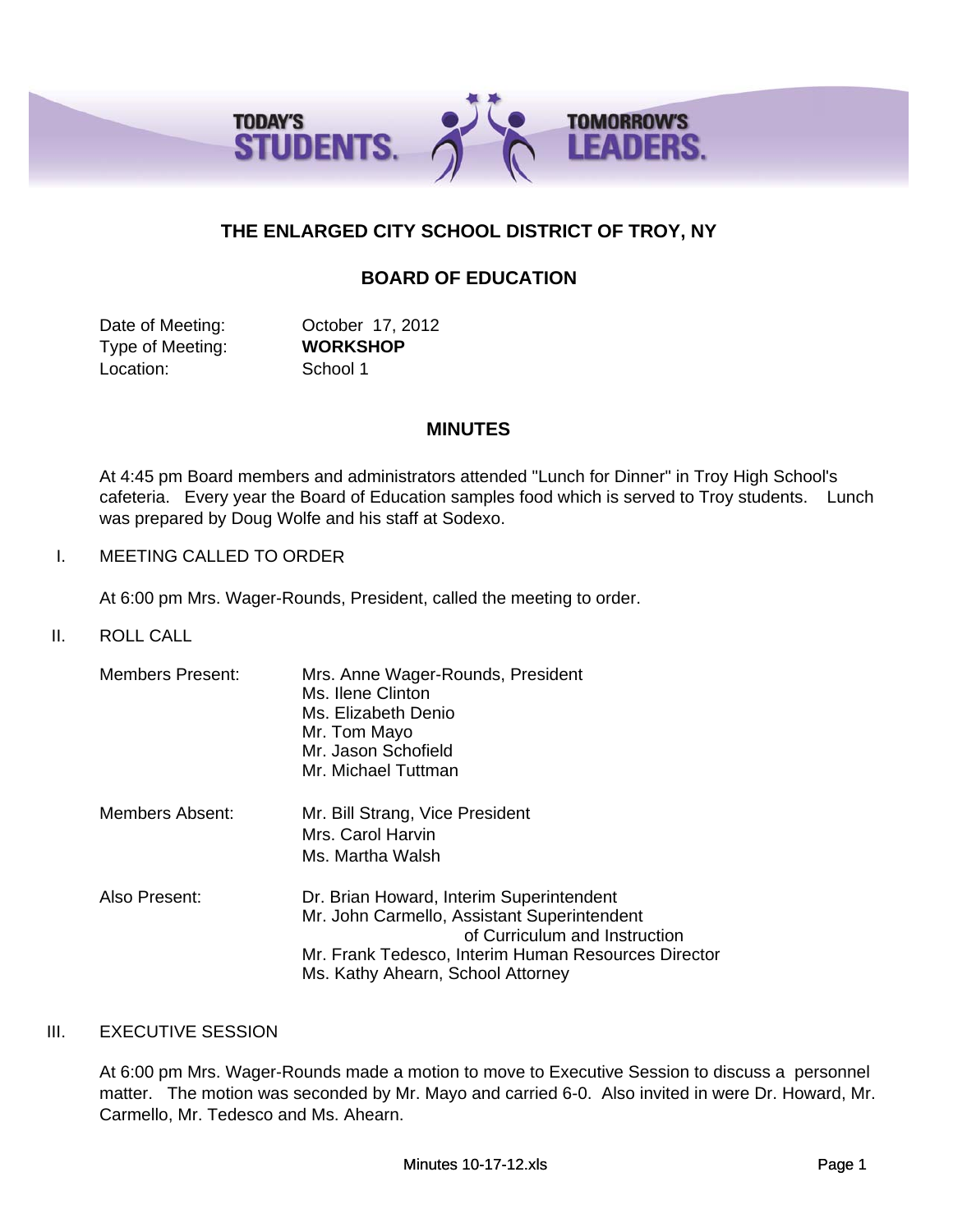### IV. PUBLIC SESSION

At 6:20 pm the public session was called to order with the Pledge of Allegiance.

# V. DISTRICT ANNOUCEMENT

Middle School Nurse Ani Mooney was nominated as "Game Changer" in MVP contest. Nominee with most votes receives cash prize; please vote for Mrs. Mooney who will donate prize money to help THS student Zack Johnson.

### VI. PUBLIC COMMENT

Olivia Van Epps (THS Senior) - Would like to know the status of THS musical. Mr. Carmello responded that they will know the location next week. District will absorb costs of transportation if any are incurred.

### *NON-ACTION ITEMS*

# VII. SUPERINTENDENT'S REPORT

Dr. Howard reported that the District will be making a request to have several special needs students return to the District.

Dr. Howard attended a fundraiser for "Blessings in Backpacks" for PS2 students. He was very impressed with attendance and we are grateful to Lindsay Stein who volunteers her time each week for this program. Approximately \$2000 was raised.

Dr. Howard has challenged our administrators to run in this year's Turkey Trot.

### 1. JIT Update

Middle School Principal Brian Dunn gave a report on the progress of the Joint Intervention Team (JIT) and DMS's Comprehensive Education Plan (CEP). He reported that JIT has re-shaped the building and improved the structure of instruction. Middle School is focused is on teaching and learning using benchmark data analysis to support targeted instruction. It is the second year of ELA double-block instruction. Master schedule has been improved with common planning time for both core and complementary teachers.

Mr. Dunn has set up a Building Leadership Team as a clearinghouse for data and initiatives in support of CEP and District goals. There is a continuous feedback loop between the principal and faculty. There is a master Professional Development schedule on the calendar and literacy is a constant theme across the District.

Mr. Dunn introduced Assistant Principals Ron Smith and Virginia DonVito-MacPhee. He thanked the Board and administration for their support.

### 2. Student Achievement Data

Assistant Superintendent John Carmello reported on NYS assessment results for Grades 3-8. Last year New York State asked for and was granted a ESEA (NCLB) waiver by the US Department of Education. This has resulted in a new accountability system and new designations such as Priority Schools, Focus Schools and Focus Districts.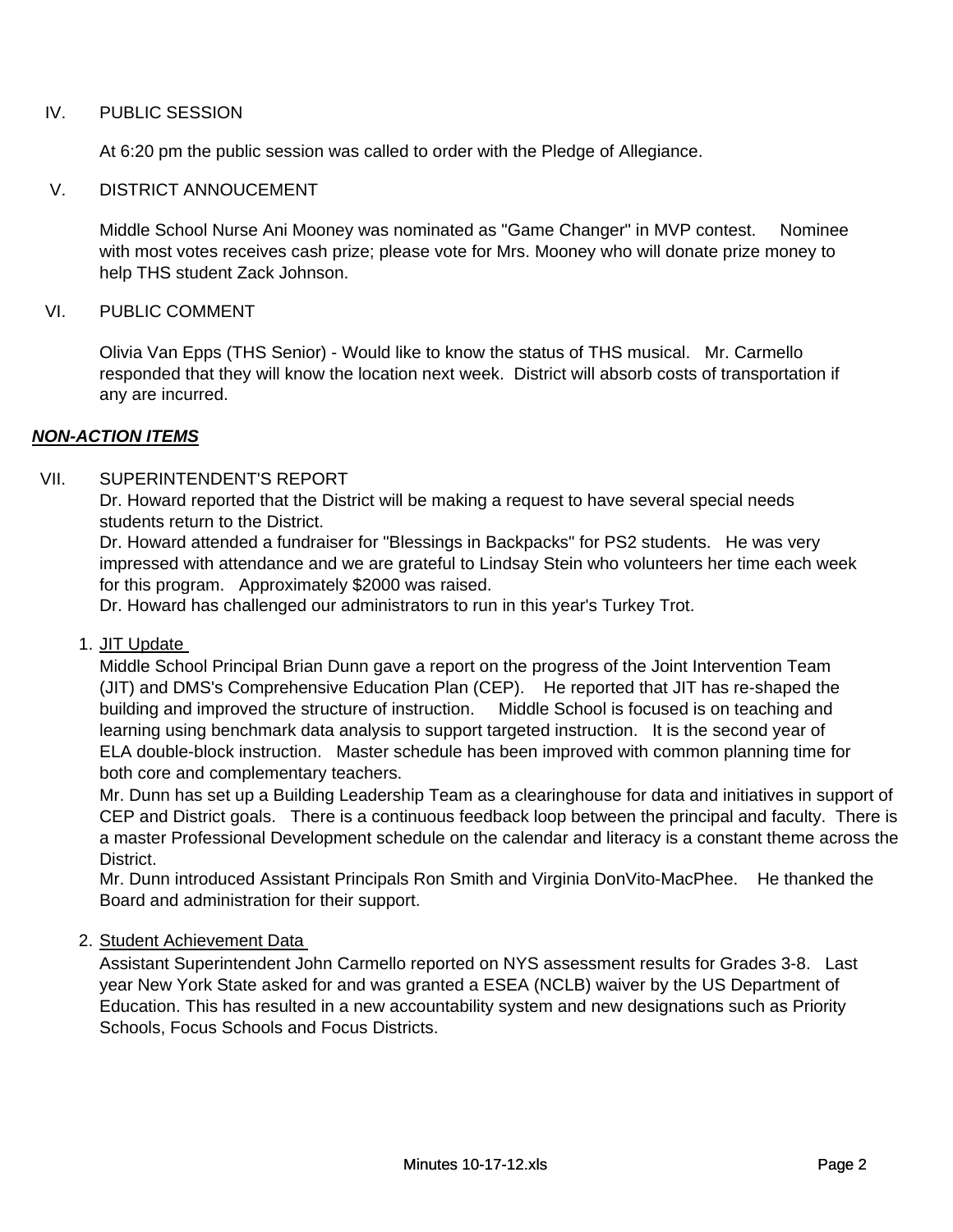School 2 has been designated as a Priority School based on combined performance in ELA and Math. DMS has been designated as a Focus School based on number of non-proficient students. Any school district with a "Focus School" automatically becomes a "Focus District". As a Focus District, Troy is required to offer "School Choice" to students attending Title I schools with a Priority or Focus designation. 59 students have opted for School Choice transferring from PS 2 and now attend PS14, PS16 or PS18.

Mr. Carmello compared assessment results and performance indexes for 2011-12 to 2010-11 for each elementary school and DMS in ELA and Math. DMS and PS14 have shown improvement. He is confident we will see academic improvement across the District next year.

#### VIII. BUSINESS FINANCE REPORT

# •Treasurer's Report

Kathleen Cietek, Treasurer, reported on September financial statements. The majority of budget transfers are salary-related due to movement of staff and also code changes. The District prepared 270 payments totaling \$3.9 million.

General Fund has encumbered payment expenses as well as payroll to ensure all staff is coded properly.

District has changed food service provider to Sodexo in July 2012. We have also changed our Point of Sale software and working with Neric to compile reports and input on Finance Manager. This report does not reflect the September cash receipts totaling \$29,361.16 as being recorded. Deposits have been verified at the bank and all totals reconcile. There is a n increase in revenue for Lunch Program due to Chartwell's rebate settlement received for \$309,307. There are 5 grants currently approved and 7 grants under review.

In the Treasurer's Report, Ms. Cietek indicated all accounts have been reconciled.

#### **IX. REVIEW POLICIES**

The Board made an initial review of the following policies:

1. School Involvement in Political Activities 1310

An issue was raised last year when an employee was approached to support a BOE candidate on school property. Attorney Kathy Ahearn confirmed this would not be appropriate. Draft Absentee Ballot was distributed. Kathy Ahearn will research election law on designating someone to pickup ballot. This form is adequate but further discussion will be needed.

# 2. Voting Procedures 2120.2

Policy will be combined with 2020. Mr. Tuttman recommended voters go to polling location where their children attend school. This will not always be possible because some families have students in different schools ex. special education.

3. Agenda Format 2341

Titles should be "Superintendent and Board Officers".

- 4. Consent Agenda 2341.1 (combine w/ 2341) No changes.
- 5. Agenda Preparation and Dissemination 2342 (new) No changes.
- 6. Organization of Instruction 4100

This will be revised due to Board approval to transfer 6th Grade into Middle School. Needs to be noted that policy would become effective July 1, 2013.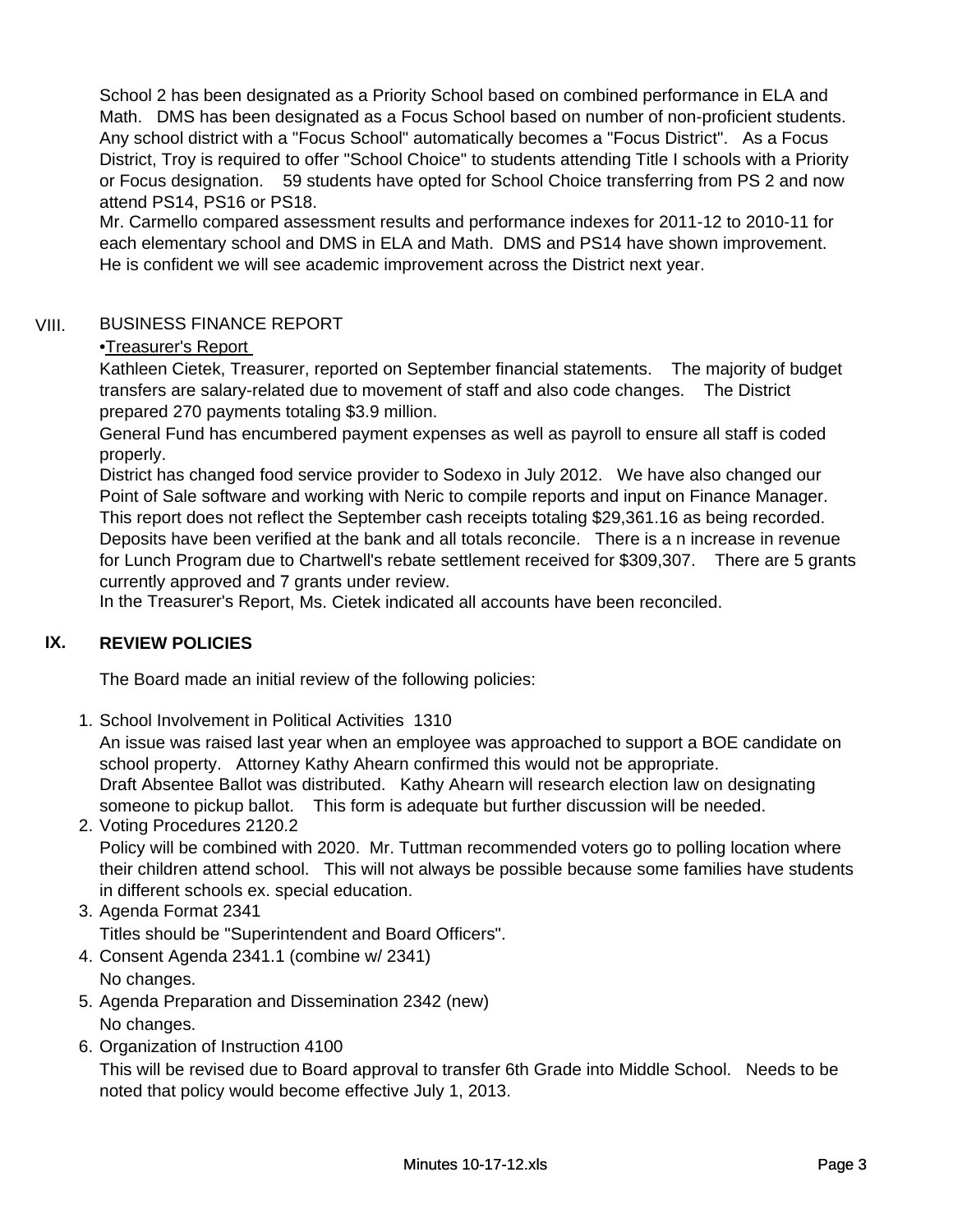7. Online Course Credit 4765 (new)

Mr. Carmello stated that School 1 is piloting on course "APEX". College courses are taught online but unions need to be involved in discussion of new regulation. Kathy Ahearn should review policy. *Policy will be tabled.*

- 8. Eligibility for Cocurricular and Extracurricular Activities 5205 Mr. Carmello will get a clarification on GPA requirements. Mr. Tuttman asked if there should be protection on certain clubs based on political or religious affiliation. Board approves the creation of new clubs based on educational value. *This procedure will be provided to Board.*
- 9. Interscholastic Sports 5280 No changes.
- 10. Student Records 5500

Policy refers to student social security number. Kathy Ahearn will look over policy.

11. School Building Safety 8110

Dr. Howard stated it is a good idea to have a Health and Safety Committee in place. This will fall under the role of the new Director of Facilities.

# *ACTION ITEMS*

- X. SUPERINTENDENT'S RECOMMENDATIONS HUMAN RESOURCES
	- A. Staff Matters Unclassified (Reviewed by J. Carmello)

Mrs. Wager-Rounds made a motion to approve Items 1-3 as a Consent Agenda. **Mr. Schofield Discussion: Second: Carried: 6-0 Virginia DonVito-MacPhee was welcomed as Middle School's new assistant principal. DMS "team" was all present at meeting with Mr. Dunn, Mr. Smith and Mrs. Don-Vito MacPhee.**

BE IT RESOLVED, that the Board of Education of the Enlarged City School District of Troy, NY, hereby accepts the recommendation of the Superintendent to approve the following unclassified personnel actions:

1. Unclassified Employee - Resignations

| NAME            | TENURE AREA         | % SERVICE | ASSIGNMENT | EFFECTIVE DATE |
|-----------------|---------------------|-----------|------------|----------------|
| a. Jared Heiner | Assistant Principal | 100%      | DMS        | 10/10/12       |

### 2. Unclassified Employee - Probationary Appointments

| <b>NAME</b>          | <b>TENURE</b>   | %              | <b>ASSIGN</b>    | <b>PROB APPT</b>                                             | <b>PROB APPT</b> | CERT          | <b>SALARY</b>  |
|----------------------|-----------------|----------------|------------------|--------------------------------------------------------------|------------------|---------------|----------------|
|                      | AREA            | <b>SERVICE</b> |                  | START DATE                                                   | <b>END DATE</b>  | <b>STATUS</b> | <b>RATE</b>    |
| a. Ronald Smith      | Asst. Principal | 100%           | <b>DMS</b>       | 10/18/12                                                     | 10/17/15         | SBL. Initial  | \$96,184       |
| (Resign J.Heiner)    | (Middle School) |                |                  |                                                              |                  |               | (S-4 prorated) |
|                      |                 |                |                  | (amend probationary periods from BOE Agenda 7/18/12, page 2) |                  |               |                |
| b. Virginia DonVito- | Asst. Principal | 100%           | <b>DMS</b>       | 12/1/12                                                      | 11/30/15         | SBL. Initial  | \$92,255       |
| MacPhee              | (Middle School) |                | (Retire J. Emma) |                                                              |                  |               | (S-1 prorated) |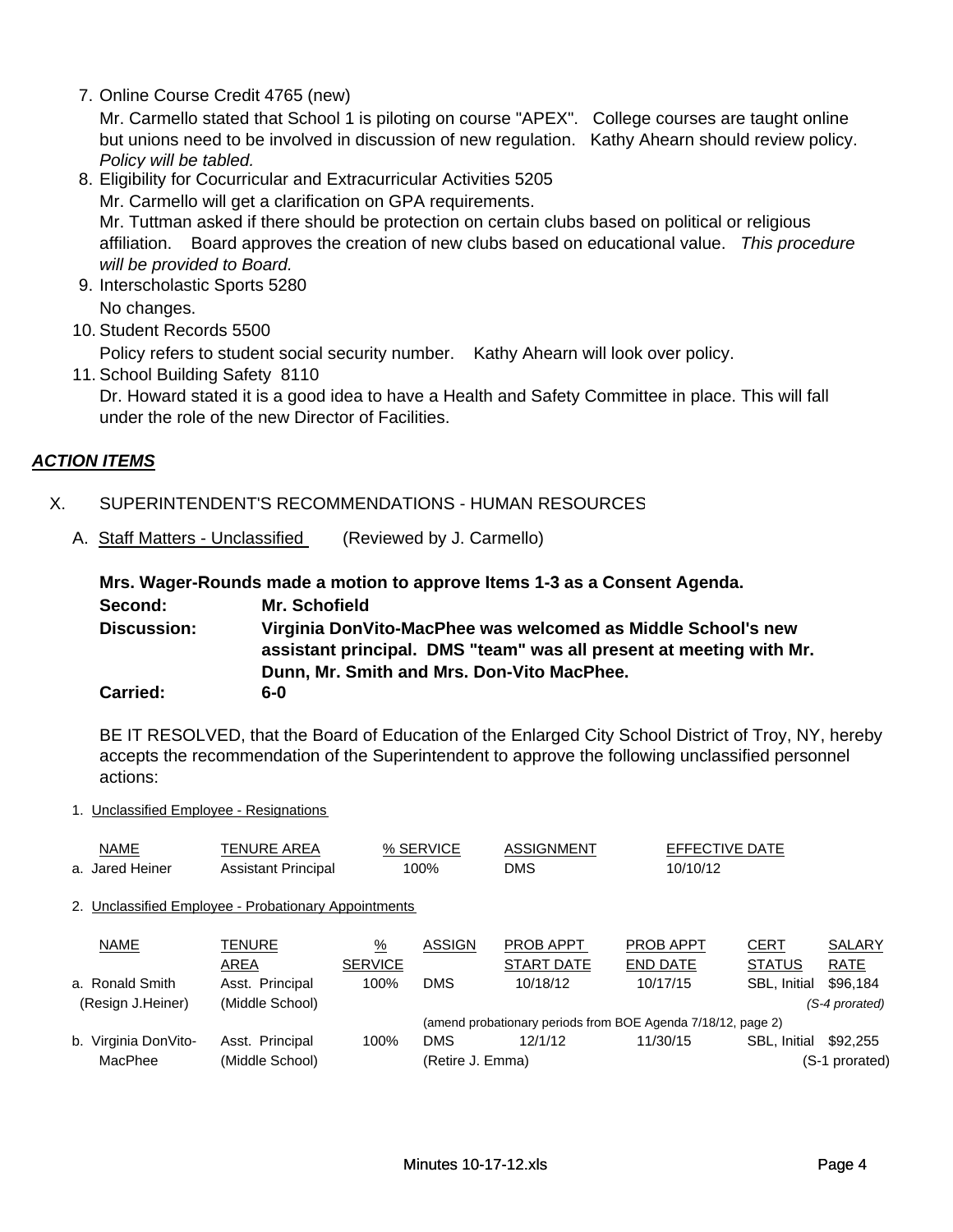### 3. Unclassified Employees - 2012-13 Substitutes

ADMINISTRATORS (\$400.00 / day) Virginia DonVito-MacPhee

B. Staff Matters - Classified (Reviewed by F. Tedesco)

**Mrs. Wager-Rounds made a motion to approve Items 1-3 as a Consent Agenda. Second: Mr. Schofield Carried: 6-0** 

BE IT RESOLVED, that the Board of Education of the Enlarged City School District of Troy, NY, hereby accepts the recommendation of the Superintendent to approve the following classified personnel actions:

1. Classified Employee - Provisional Appointments

| <b>NAME</b>          | <b>POSITION TITLE</b>                           |           | % SERVICE         |                 | <b>ASSIGNMENT</b> | <b>EFFECTIVE</b> | <b>SALARY</b>             |
|----------------------|-------------------------------------------------|-----------|-------------------|-----------------|-------------------|------------------|---------------------------|
|                      |                                                 |           |                   |                 | DATE              |                  | RATE                      |
| a. Kristen Miaski    | Human Resource Director                         |           | 100%              | <b>District</b> | 11/5/12           |                  | \$80,000                  |
| b. Christopher Smith | <b>Computer Systems Engineer</b>                |           | 100%              | <b>District</b> | 11/5/12           |                  | \$75.040<br>(S-5, Gr 34A) |
|                      | 2. Classified Employee - Temporary Appointments |           |                   |                 |                   |                  |                           |
| <b>NAME</b>          | POSITION TITLE                                  | % SERVICE | <b>ASSIGNMENT</b> |                 | EFFECTIVE DATES   |                  | <b>SALARY RATE</b>        |
| a. Erik Carucci      | Sr. Custodian                                   | 100%      | CHS               |                 | $10/18/12 -$      | \$40,223         |                           |

(R. Theilemann) until further notice (S-6, Grade 14)

3. Classified Employee - 2012-13 THS 'Evening School' Sunset Program

| NAME          | <b>POSITION TITLE</b> | SALARY RATE                                        |
|---------------|-----------------------|----------------------------------------------------|
| a. Karen Dale | School Monitor        | $$18.12$ / hour $@$ 4 hours / day up to 4 days max |

C. Staff Matters - Classified (Reviewed by F. Tedesco)

**Mrs. Wager-Rounds made a motion to approve Items 1-2 as a Consent Agenda. Carried: 6-0 Second: Mr. Schofield**

### 1. Amended Contract - Management Confidential

BE IT RESOLVED, That the Board of Education, upon the recommendation of the Superintendent, hereby adopts the amended employment agreement for Management Confidential employees, effective July 1, 2012.

2. Amended Contract - Confidential Secretaries

BE IT RESOLVED, That the Board of Education, upon the recommendation of the Superintendent, hereby adopts the amended employment agreement for Confidential Secretaries, effective July 1, 2012.

| SUPERINTENDENT'S RECOMMENDATIONS - PROGRAMS<br>XI. | (Reviewed by J. Carmello) |
|----------------------------------------------------|---------------------------|
|----------------------------------------------------|---------------------------|

**Mrs. Wager-Rounds made a motion to approve Items 1-6 as a Consent Agenda. Second: Mr. Mayo Carried: 6-0**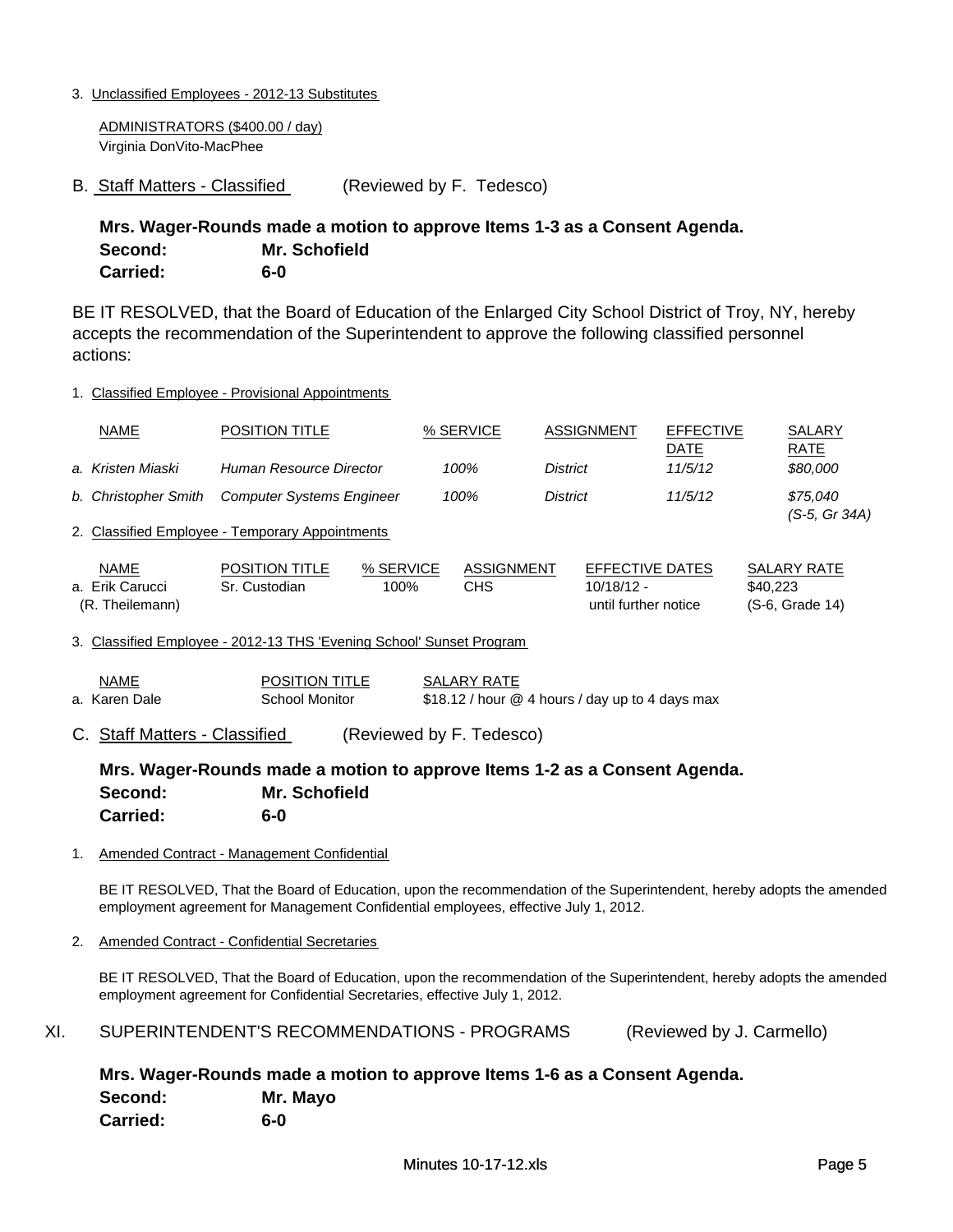# 1. Approval to Participate in Consortium and Implement Federal Project (Addendum I)

Grant Title: Questar III BOCES Race to the Top – District Consortium: Connecting Students, Parents and Educators through Personalized Learning

RESOLVED, upon recommendation of the Superintendent, the Board of Education authorizes the President of the BOE and Superintendent to enter into an agreement with Questar III BOCES to participate in a consortium for a federal race to the Top Competitive grant *"Questar III BOCES RTT-D Consortium: Connecting Students, Parents and Educators through Personalized Learning"* for purposes of applying as a consortium of local educational agencies under the Race to the Top – District competitive grant program by the U.S. Department of Education and, in the event of approval of such grant application, authorizes the district to implement the project to: 1. enrich the professional development offerings of staff in the districts on the Race to the Top initiatives including the implementation of the Common Core, P-20 data system, and educators' evaluation system, 2. To participate in the planning, development, and implementation of personalized learning environments for our district students and support their learning through latest technology such as the iPad mini, and 3. To increase the engagement of parents through the activities outlined in the grant.

2. Contract - Capital Area School Development Association (CASDA) (Addendum II)

BE IT RESOLVED, that the Board of Education, upon the recommendation of the Superintendent, approve a contract with Capital Area School Development Association for CEP rollout training at School 2 for the period of August 1, 2012 through September 5, 2012 in the amount of \$2,500.00 to be paid from general funds.

3. Contract - Capital Area School Development Association (CASDA) (Addendum III)

BE IT RESOLVED, that the Board of Education, upon the recommendation of the Superintendent, approve a contract with Capital Area School Development Association for Building Leadership Team training at Carroll Hill School for the period of September 19, 2012 through September 28, 2012 in the amount of \$2,750.00 to be paid from general funds.

4. Contract - Northeast Parent and Child Society (summer) (Addendum IV)

BE IT RESOLVED, that the Board of Education, upon the recommendation of the Superintendent, approve a contract with Northeast Parent and Child Society for special education services for the period of July 1, 2012 through August 31, 2012 in the amount of \$5,468.00 for one student to be paid from special education funds.

5. Contract - Northeast Parent and Child Society (2012-13) (Addendum V)

BE IT RESOLVED, that the Board of Education, upon the recommendation of the Superintendent, approve a contract with Northeast Parent and Child Society for special education services for the period of September 1, 2012 through June 30, 2013 in the amount of \$32,972.00 for one student to be paid from special education funds.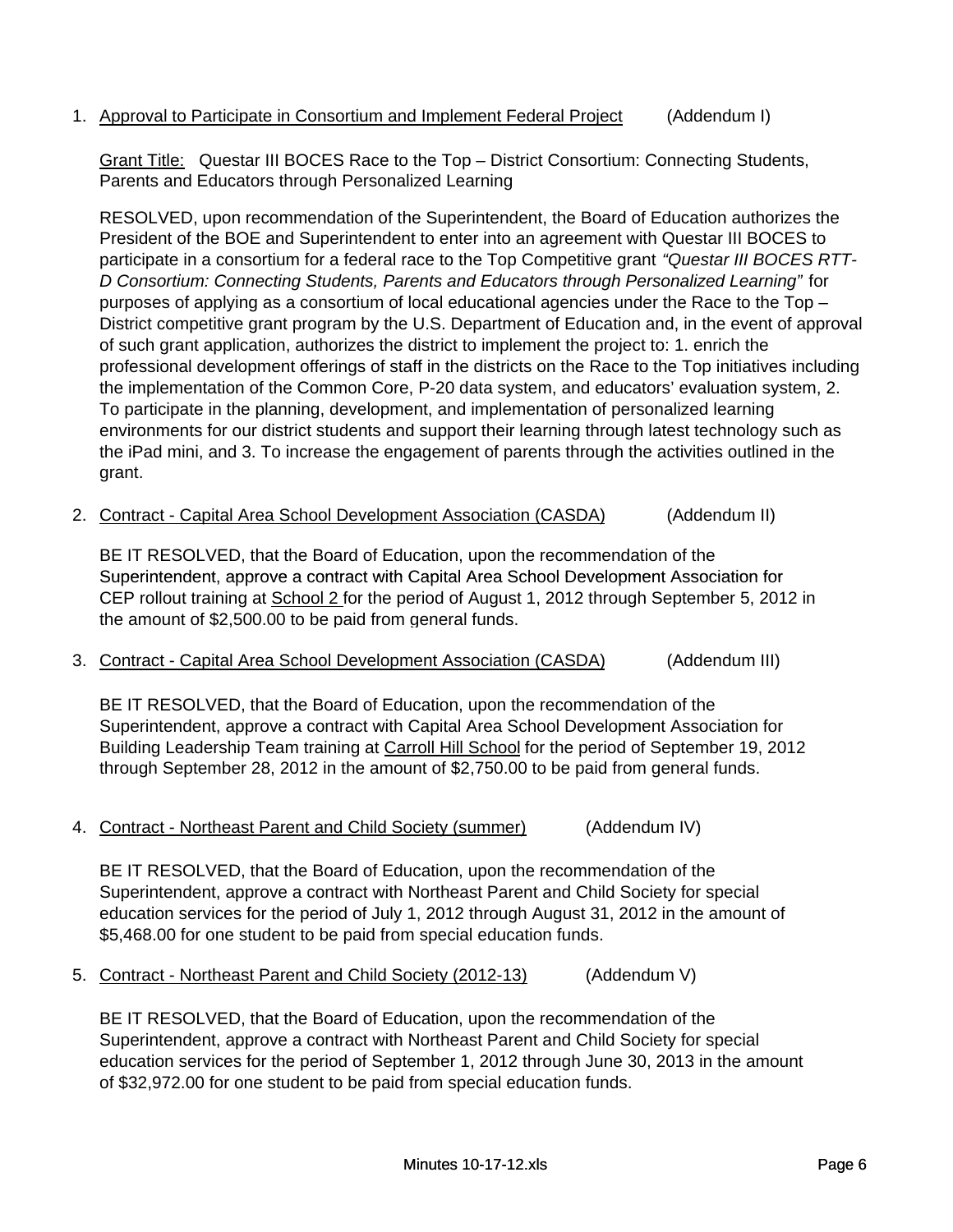# 6. Annual Professional Performance Review (APPR) Plan (Addendum VI)

BE IT RESOLVED, that the Board of Education of the Enlarged City School District of Troy hereby approves the District's adoption of the 2012-2013 Annual Professional Performance Review (APPR) Plan as submitted by the Superintendent of Schools and authorizes and/or ratifies execution of the APPR Plan documents by the Superintendent and the President of the Board of Education for submission to the Commissioner of Education pursuant to Education Law Section 3012-c.

XII. SUPERINTENDENT'S RECOMMENDATIONS - BUSINESS FINANCE (Reviewed by M. O'Neill)

**Mrs. Wager-Rounds made a motion to approve Item 1 as a Consent Agenda. 6-0 Second: Mr. Mayo Discussion: Mr. Schofield would like the positive Audit to be publicized. Carried:**

1. 2011-12 Audit (Addendum VII)

BE IT RESOLVED, that the Board of Education, upon the recommendation of the Superintendent, hereby approves the 2011-12 external audit from Cusack and Company.

# XIII. BOARD RESOLUTIONS

**Mrs. Wager-Rounds made a motion to pull Item 1. Wager-Rounds made a motion Item Second: Mr. Mayo Carried: 6-0** 

**1.** *TTA Memorandum of Agreement for APPR PULLED* **(Addendum VIII)**

BE IT RESOLVED, that the Board of Education of the Enlarged City School District of Troy hereby approves the Memorandum of Agreement between the District and the Troy Teachers' Association regarding the Annual Professional Performance Review (APPR) Plan and modification of the parties' Collective Bargaining Agreement.

**Mrs. Wager-Rounds made a motion to approve Item 2. Second: Mr. Schofield Carried: 6-0** 

# 2. Settlement Agreement (green sheet)

BE IT RESOLVED, that upon the recommendation of the Superintendent of Schools, the Board of Education of the Enlarged City School District of Troy hereby approves the settlement of the disciplinary action brought against the tenured employee identified on confidential schedule "A" pursuant to Education Law section 3020-a on the terms and conditions set forth in the Settlement Agreement and Release between the parties thereto.

# XIV. FUTURE MEETINGS

- 1. November 7, 2012 at 7:00 pm (CHS) Business Meeting
- 2. November 19, 2012 at 6:00 pm (PS 1) Workshop Meeting (Monday)